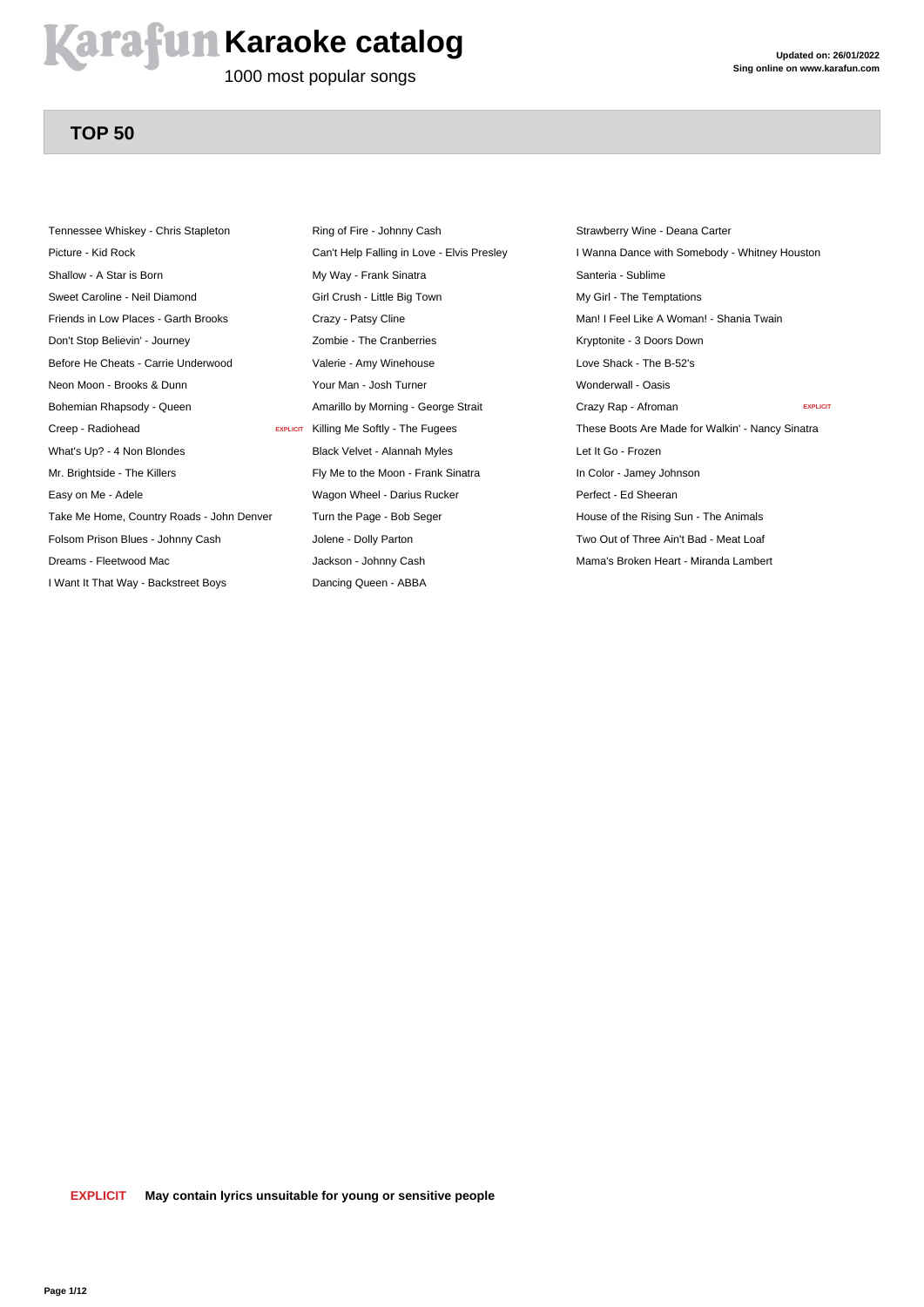| 3 Doors Down                                |                 |
|---------------------------------------------|-----------------|
| Kryptonite                                  |                 |
| Here Without You                            |                 |
| 4 Non Blondes                               |                 |
| What's Up?                                  |                 |
| A Great Big World                           |                 |
| Say Something                               | <b>DUET</b>     |
| A Star is Born                              |                 |
| Shallow                                     | <b>DUET</b>     |
| Always Remember Us This Way                 |                 |
| a-ha                                        |                 |
| Take on Me                                  |                 |
| <b>Aaron Lewis</b>                          |                 |
|                                             | <b>EXPLICIT</b> |
| Am I the Only One                           |                 |
| <b>ABBA</b>                                 |                 |
| Dancing Queen                               |                 |
| Mamma Mia                                   |                 |
| Gimme! Gimme! Gimme! (A Man After Midnight) |                 |
| AC/DC                                       |                 |
| Highway to Hell                             |                 |
| You Shook Me All Night Long                 |                 |
| <b>Big Balls</b>                            |                 |
| Thunderstruck                               |                 |
| T.N.T                                       |                 |
| Adele                                       |                 |
| Easy on Me                                  |                 |
| Someone Like You                            |                 |
| Rolling in the Deep                         |                 |
| Make You Feel My Love                       |                 |
| When We Were Young                          |                 |
| Hello                                       |                 |
| One and Only                                |                 |
| Set Fire to the Rain                        |                 |
| All I Ask                                   |                 |
| Skyfall                                     |                 |
| <b>Aerosmith</b>                            |                 |
| I Don't Want to Miss a Thing                |                 |
| Dream On                                    |                 |
| Afroman                                     |                 |
| Crazy Rap                                   | <b>EXPLICIT</b> |
| Because I Got High                          | <b>EXPLICIT</b> |
| Al Green                                    |                 |
| Let's Stay Together                         |                 |
| Alabama                                     |                 |
|                                             |                 |
| <b>Dixieland Delight</b>                    |                 |
| <b>Mountain Music</b>                       |                 |
| Feels So Right                              |                 |
| Lady Down on Love                           |                 |
| Aladdin (1992 film)                         |                 |
| A Whole New World (Aladdin's Theme)         | <b>DUET</b>     |
| A Whole New World                           | <b>DUET</b>     |

#### **Alan Jackson** Remember When The Blues Man Chattahoochee Don't Rock the Jukebox Livin' on Love It's Five O'Clock Somewhere Midnight in Montgomery **Alanis Morissette** You Oughta Know **EXPLICIT** Ironic Hand in My Pocket Uninvited **Alannah Myles** Black Velvet **Alexandra Burke** Hallelujah **Alice in Chains** Rooster Man in the Box **EXPLICIT** Nutshell **Alicia Keys** If I Ain't Got You Girl On Fire (Main Version) Fallin' No One **Alison Krauss** When You Say Nothing at All **Amy Winehouse** Valerie Back to Black **EXPLICIT** You Know I'm No Good Rehab **Anne Murray** Could I Have This Dance **Aqua** Barbie Girl **DUET Aretha Franklin** Respect (You Make Me Feel Like) A Natural Woman **Audioslave** Like a Stone **Avril Lavigne** Sk8er Boi Complicated **Backstreet Boys** I Want It That Way Everybody (Backstreet's Back) **Bad Wolves** Zombie **Barry Manilow**

| Copacabana                                |                 |
|-------------------------------------------|-----------------|
| <b>Barry White</b>                        |                 |
| You're The First, The Last, My Everything |                 |
| <b>Bell Biv DeVoe</b>                     |                 |
| Poison                                    |                 |
| Ben E. King                               |                 |
| Stand by Me                               |                 |
| <b>Bette Midler</b>                       |                 |
| The Rose                                  |                 |
| Beyoncé                                   |                 |
| Halo                                      |                 |
| Listen                                    |                 |
| Single Ladies (Put a Ring on It)          |                 |
| Big & Rich                                |                 |
| Save a Horse, Ride a Cowboy               | <b>DUET</b>     |
| <b>Bill Withers</b>                       |                 |
| Ain't No Sunshine                         |                 |
| Lean on Me                                |                 |
| Just the Two of Us                        |                 |
| <b>Billie Eilish</b>                      |                 |
| Happier Than Ever                         | <b>EXPLICIT</b> |
| <b>Bad Guy</b>                            |                 |
| <b>Billy Currington</b>                   |                 |
| People Are Crazy                          |                 |
| <b>Good Directions</b>                    |                 |
| Pretty Good At Drinkin' Beer              |                 |
| <b>Billy Idol</b>                         |                 |
| <b>Rebel Yell</b>                         |                 |
| White Wedding                             |                 |
| <b>Billy Ray Cyrus</b>                    |                 |
| Achy Breaky Heart                         |                 |
| <b>Bing Crosby</b>                        |                 |
| <b>White Christmas</b>                    |                 |
| <b>Bishop Briggs</b>                      |                 |
| River                                     |                 |
| <b>Biz Markie</b>                         |                 |
| Just a Friend                             |                 |
| <b>Black Eyed Peas</b>                    |                 |
| My Humps                                  |                 |
| <b>Black Sabbath</b>                      |                 |
| <b>War Pigs</b>                           |                 |
| <b>Blackstreet</b>                        |                 |
| No Diggity                                | <b>EXPLICIT</b> |
| <b>Blake Shelton</b>                      |                 |
| Ol' Red                                   |                 |
| Austin                                    |                 |
| God's Country                             |                 |
| <b>Blind Melon</b>                        |                 |
| No Rain                                   |                 |
| <b>Blink-182</b>                          |                 |
| All the Small Things                      |                 |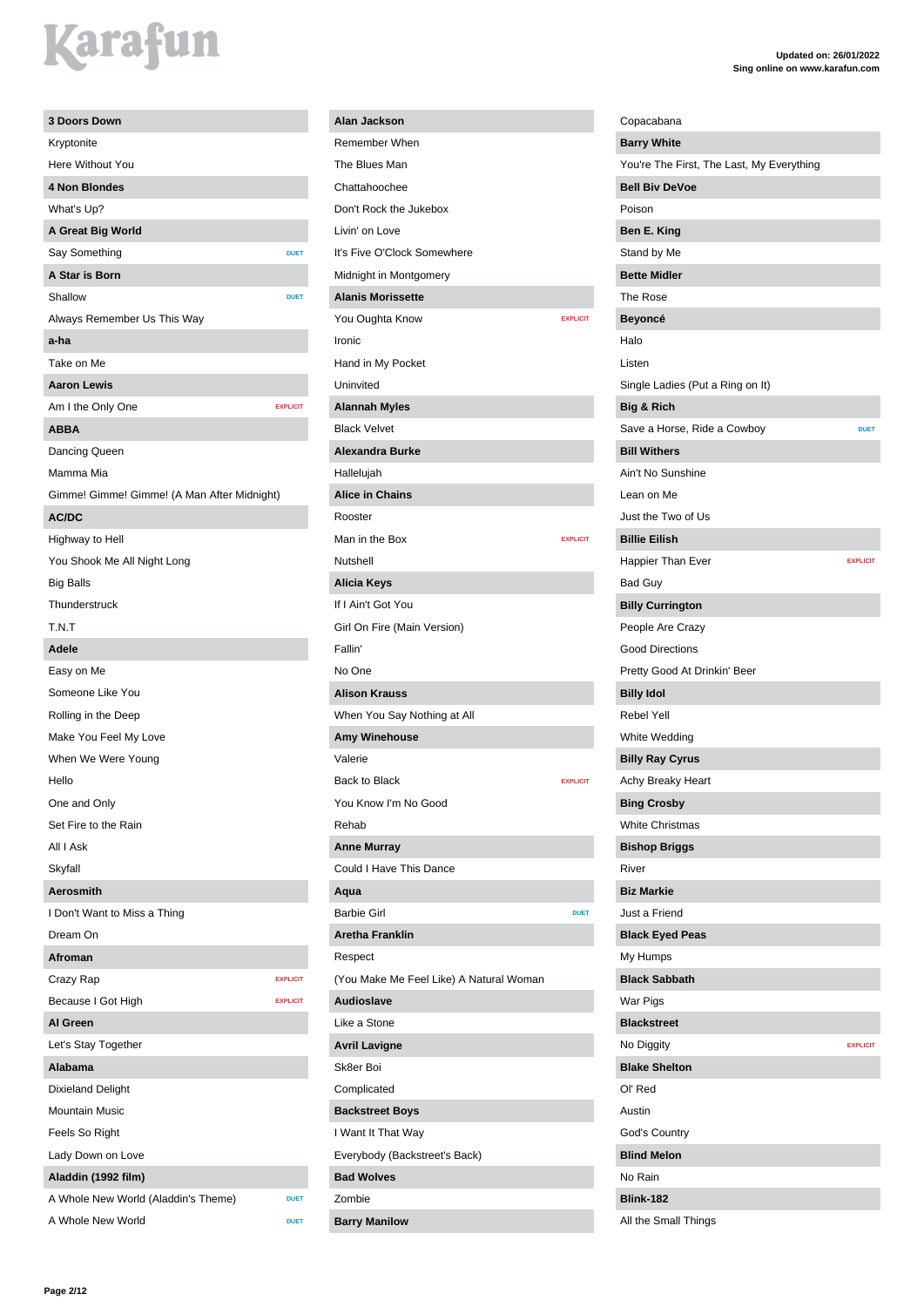| I Miss You                            |
|---------------------------------------|
| <b>Blondie</b>                        |
| One Way or Another                    |
| <b>Heart Of Glass</b>                 |
| <b>Bloodhound Gang</b>                |
| The Bad Touch                         |
| <b>Blue Swede</b>                     |
| Hooked On A Feeling                   |
| <b>Bob Marley</b>                     |
| <b>Three Little Birds</b>             |
| <b>Bob Seger</b>                      |
| Turn the Page                         |
| Old Time Rock & Roll                  |
| <b>Night Moves</b>                    |
| Against The Wind                      |
| <b>Bobby Caldwell</b>                 |
| What You Won't Do For Love            |
| <b>Bobby Darin</b>                    |
| Mack the Knife                        |
| Beyond the Sea                        |
| Dream Lover                           |
| <b>Bobby Day</b>                      |
| Rockin' Robin                         |
| <b>Bobby Helms</b>                    |
| Jingle Bell Rock                      |
| <b>Bon Jovi</b>                       |
| Wanted Dead or Alive                  |
| Livin' on a Prayer                    |
| You Give Love a Bad Name              |
| It's My Life                          |
| <b>Bed of Roses</b>                   |
| <b>Bonnie Raitt</b>                   |
| Something to Talk About               |
| I Can't Make You Love Me              |
| Angel from Montgomery                 |
| <b>Bonnie Tyler</b>                   |
| Total Eclipse of the Heart            |
| It's A Heartache                      |
| <b>Bowling for Soup</b>               |
| 1985                                  |
| <b>Boyz II Men</b>                    |
| End of the Road                       |
| <b>Brad Paisley</b>                   |
| <b>Whiskey Lullaby</b><br><b>DUET</b> |
| <b>Brenda Lee</b>                     |
| Rockin' Around the Christmas Tree     |
| <b>Brett Young</b>                    |
| In Case You Didn't Know               |
| Mercy                                 |
| <b>Britney Spears</b>                 |
| Baby One More Time                    |

| Toxic                             |                      |
|-----------------------------------|----------------------|
| Oops! I Did It Again              |                      |
| <b>Brooks &amp; Dunn</b>          |                      |
| Neon Moon                         |                      |
| Boot Scootin' Boogie              |                      |
| <b>Believe</b>                    |                      |
| <b>Bruce Springsteen</b>          |                      |
| I'm on Fire                       |                      |
| <b>Bruno Mars</b>                 |                      |
| Uptown Funk                       |                      |
| When I Was Your Man               |                      |
| 24K Magic                         | <b>EXPLICIT</b>      |
| Grenade                           |                      |
| Talking to the Moon               |                      |
| <b>Bryan Adams</b>                |                      |
| Summer of '69                     |                      |
| (Everything I Do) I Do It for You |                      |
| Heaven                            |                      |
| <b>Buckcherry</b>                 |                      |
| Crazy Bitch                       | <b>EXPLICIT</b>      |
| <b>Bush</b>                       |                      |
| Glycerine                         |                      |
| <b>Cage The Elephant</b>          |                      |
| Ain't No Rest for the Wicked      |                      |
| <b>Calum Scott</b>                |                      |
| Dancing on My Own                 |                      |
| You Are the Reason                |                      |
| Cam                               |                      |
| <b>Burning House</b>              |                      |
| Cardi B                           |                      |
| <b>WAP</b>                        | <b>EXPLICIT DUET</b> |
| <b>Bodak Yellow</b>               | <b>EXPLICIT</b>      |
| <b>Carly Rae Jepsen</b>           |                      |
| Call Me Maybe                     |                      |
| <b>Carly Simon</b>                |                      |
| You're So Vain                    |                      |
| <b>Carrie Underwood</b>           |                      |
| <b>Before He Cheats</b>           |                      |
| Cee Lo Green                      |                      |
| F**k You                          | <b>EXPLICIT</b>      |
| <b>Charley Pride</b>              |                      |
| Kiss an Angel Good Mornin'        |                      |
| <b>Charlie Rich</b>               |                      |
| <b>Behind Closed Doors</b>        |                      |
| Cher                              |                      |
| <b>Believe</b>                    |                      |
| If I Could Turn Back Time         |                      |
| Chicago (film)                    |                      |
| All That Jazz                     |                      |
| <b>Chris Isaak</b>                |                      |
| <b>Wicked Game</b>                |                      |

| <b>Chris Janson</b>                 |
|-------------------------------------|
| Buy Me A Boat                       |
| <b>Chris Stapleton</b>              |
| <b>Tennessee Whiskey</b>            |
| You Should Probably Leave           |
| Fire Away                           |
| Whiskey and You                     |
| <b>Broken Halos</b>                 |
| <b>Starting Over</b>                |
| Cold                                |
| <b>Chris Young</b>                  |
| Gettin' You Home                    |
| <b>Christina Perri</b>              |
| A Thousand Years                    |
| Jar of Hearts                       |
| <b>Christmas Carol</b>              |
| Jingle Bells                        |
| <b>Chuck Berry</b>                  |
| Johnny B. Goode                     |
| <b>Clarence Carter</b>              |
| Strokin'<br><b>EXPLICIT</b>         |
|                                     |
| <b>Cody Jinks</b>                   |
| <b>Hippies &amp; Cowboys</b>        |
| <b>Cody Johnson</b>                 |
| Nothin' on You                      |
| Coldplay                            |
| Yellow                              |
| <b>The Scientist</b>                |
| Viva La Vida                        |
| Fix You                             |
| <b>Conway Twitty</b>                |
| It's Only Make Believe              |
| Hello Darlin'                       |
| Slow Hand                           |
| I'd Love to Lay You Down            |
| <b>Tight Fittin' Jeans</b>          |
| Coolio                              |
| Gangsta's Paradise<br><b>DUET</b>   |
| <b>Corinne Bailey Rae</b>           |
| Put Your Records On                 |
| Creed                               |
| With Arms Wide Open                 |
| <b>Creedence Clearwater Revival</b> |
| Have You Ever Seen the Rain         |
| Bad Moon Rising                     |
| <b>Proud Mary</b>                   |
| The Midnight Special                |
| <b>Crystal Gayle</b>                |
| Don't It Make My Brown Eyes Blue    |
| Cupid                               |
| <b>Cupid Shuffle</b>                |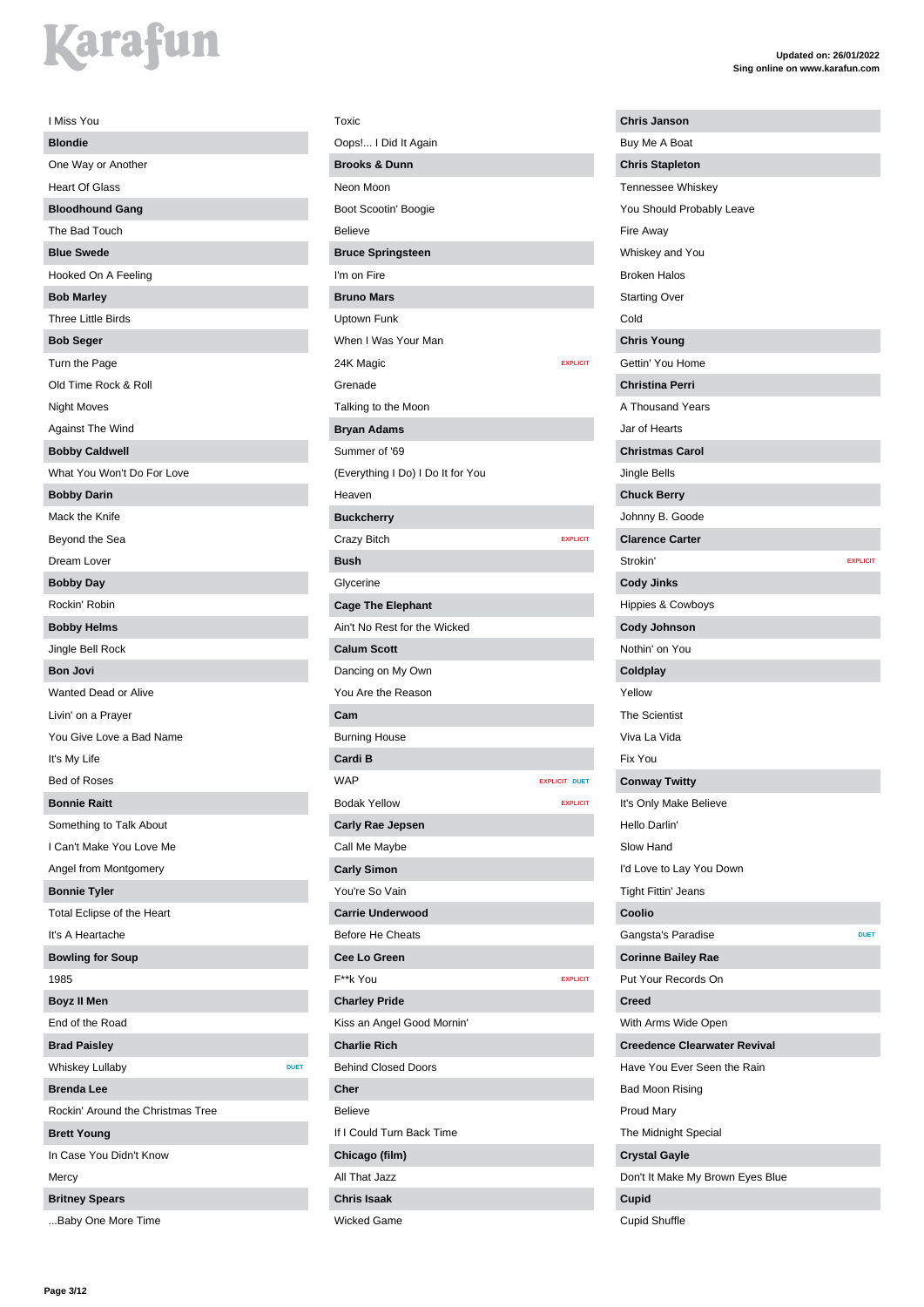| <b>Cyndi Lauper</b>                 |             |
|-------------------------------------|-------------|
| Girls Just Want to Have Fun         |             |
| <b>Time After Time</b>              |             |
| <b>Céline Dion</b>                  |             |
| My Heart Will Go On                 |             |
| It's All Coming Back To Me Now      |             |
| <b>Daniel Caesar</b>                |             |
| <b>Best Part</b>                    | <b>DUET</b> |
| Danzig                              |             |
| Mother                              |             |
| <b>Darius Rucker</b>                |             |
| Wagon Wheel                         |             |
| <b>David Allan Coe</b>              |             |
| You Never Even Called Me by My Name |             |
| The Ride                            |             |
| <b>David Bowie</b>                  |             |
| Space Oddity                        |             |
| Let's Dance                         |             |
| <b>David Frizzell</b>               |             |
|                                     | <b>DUET</b> |
| You're The Reason God Made Oklahoma |             |
| <b>David Guetta</b>                 |             |
| Titanium                            |             |
| <b>David Lee Roth</b>               |             |
| Just a Gigolo / I Ain't Got Nobody  |             |
| <b>Dean Martin</b>                  |             |
| Ain't That a Kick in the Head       |             |
| That's Amore                        |             |
| Baby, It's Cold Outside             | <b>DUET</b> |
| Everybody Loves Somebody (uptempo)  |             |
| <b>Deana Carter</b>                 |             |
| <b>Strawberry Wine</b>              |             |
| Def Leppard                         |             |
| Pour Some Sugar on Me               |             |
| <b>Depeche Mode</b>                 |             |
| Enjoy the Silence                   |             |
| <b>Destiny's Child</b>              |             |
| Say My Name                         |             |
| <b>Diana Ross</b>                   |             |
| <b>Endless Love</b>                 | <b>DUET</b> |
| <b>Digital Underground</b>          |             |
| The Humpty Dance                    |             |
| <b>Dion DiMucci</b>                 |             |
| <b>Runaround Sue</b>                |             |
| The Wanderer                        |             |
| <b>Dirty Dancing</b>                |             |
| (I've Had) The Time of My Life      | <b>DUET</b> |
| <b>DJ Noiz</b>                      |             |
| Neon Moon                           |             |
| <b>Dobie Gray</b>                   |             |
| Drift Away                          |             |
|                                     |             |

| Jolene                                                |                 |
|-------------------------------------------------------|-----------------|
| 9 to 5                                                |                 |
| Coat Of Many Colors                                   |                 |
| Don McLean                                            |                 |
| American Pie                                          |                 |
| <b>Don Williams</b>                                   |                 |
| <b>Tulsa Time</b>                                     |                 |
| <b>Donna Summer</b>                                   |                 |
| Last Dance                                            |                 |
| Dr. Dre                                               |                 |
| Nuthin' but a 'G' Thang                               | <b>EXPLICIT</b> |
| <b>Drake White</b>                                    |                 |
| Makin' Me Look Good Again                             |                 |
| <b>Drowning Pool</b>                                  |                 |
| <b>Bodies</b>                                         |                 |
| Dua Lipa                                              |                 |
| Cold Heart (PNAU remix)                               | <b>DUET</b>     |
| Levitating                                            |                 |
| Don't Start Now                                       |                 |
| <b>Dusty Springfield</b>                              |                 |
| Son of a Preacher Man                                 |                 |
| <b>Dwight Yoakam</b>                                  |                 |
| Fast As You                                           |                 |
| Guitars, Cadillacs                                    |                 |
| <b>Eagles</b>                                         |                 |
| Seven Bridges Road                                    |                 |
| Love Will Keep Us Alive                               |                 |
| Earth, Wind & Fire                                    |                 |
| September                                             |                 |
| <b>Eartha Kitt</b>                                    |                 |
| Santa Baby                                            |                 |
| <b>Ed Sheeran</b>                                     |                 |
| Perfect                                               |                 |
| Thinking Out Loud                                     |                 |
| Shivers                                               |                 |
| <b>Bad Habits</b>                                     |                 |
| Shape of You                                          |                 |
| <b>Edwin McCain</b>                                   |                 |
| I'll Be                                               |                 |
| <b>Electric Six</b>                                   |                 |
| Gay Bar                                               |                 |
| <b>Elle King</b>                                      |                 |
| Ex's & Oh's                                           |                 |
| Drunk (And I Don't Wanna to Go Home)                  | <b>DUET</b>     |
| <b>Elton John</b>                                     |                 |
| Your Song                                             |                 |
| Don't Go Breaking My Heart                            | <b>DUET</b>     |
| Rocket Man (I Think It's Going to Be a Long, Long     |                 |
| Don't Let the Sun Go Down on Me<br><b>Tiny Dancer</b> |                 |
| I Guess That's Why They Call It the Blues             |                 |
|                                                       |                 |

| I'm Still Standing                                                    |                      |
|-----------------------------------------------------------------------|----------------------|
| Bennie and the Jets                                                   |                      |
| Crocodile Rock                                                        |                      |
| Candle in the Wind                                                    |                      |
| Don't Let the Sun Go Down On Me (duet)                                | <b>DUET</b>          |
| Circle of Life                                                        |                      |
| <b>Elvis Presley</b>                                                  |                      |
| Can't Help Falling in Love                                            |                      |
| <b>Suspicious Minds</b>                                               |                      |
| Don't Be Cruel                                                        |                      |
| <b>Blue Christmas</b>                                                 |                      |
| In The Ghetto                                                         |                      |
| Love Me Tender                                                        |                      |
| <b>Blue Suede Shoes</b>                                               |                      |
| It's Now or Never                                                     |                      |
| All Shook Up                                                          |                      |
| The Wonder Of You                                                     |                      |
| Jailhouse Rock                                                        |                      |
| (Let Me Be Your) Teddy Bear                                           |                      |
| Hound Dog                                                             |                      |
| (You're the) Devil in Disguise                                        |                      |
| <b>Return to Sender</b>                                               |                      |
| Always on My Mind                                                     |                      |
| American Trilogy                                                      |                      |
| Can't Help Falling in Love (with the Royal<br>Philharmonic Orchestra) |                      |
| <b>Eminem</b>                                                         |                      |
| Lose Yourself                                                         |                      |
| Love The Way You Lie                                                  | <b>EXPLICIT DUET</b> |
| Forgot About Dre                                                      | <b>EXPLICIT</b>      |
| The Real Slim Shady                                                   | <b>EXPLICIT</b>      |
| <b>Without Me</b>                                                     | <b>EXPLICIT</b>      |
| Superman                                                              |                      |
| <b>Engelbert Humperdinck</b>                                          |                      |
| After the Lovin'                                                      |                      |
| Quando, Quando, Quando                                                |                      |
| <b>Enrique Iglesias</b>                                               |                      |
| Hero                                                                  |                      |
| <b>Eric Clapton</b>                                                   |                      |
| Wonderful Tonight                                                     |                      |
| Tears in Heaven                                                       |                      |
| Lay Down Sally                                                        |                      |
| Cocaine                                                               |                      |
| Erykah Badu                                                           |                      |
| Tyrone                                                                | <b>EXPLICIT</b>      |
| <b>Estelle</b>                                                        |                      |
| American Boy                                                          | <b>EXPLICIT DUET</b> |
| <b>Etta James</b>                                                     |                      |
| At Last                                                               |                      |
| I'd Rather Go Blind                                                   |                      |
|                                                                       |                      |
| <b>Evanescence</b>                                                    |                      |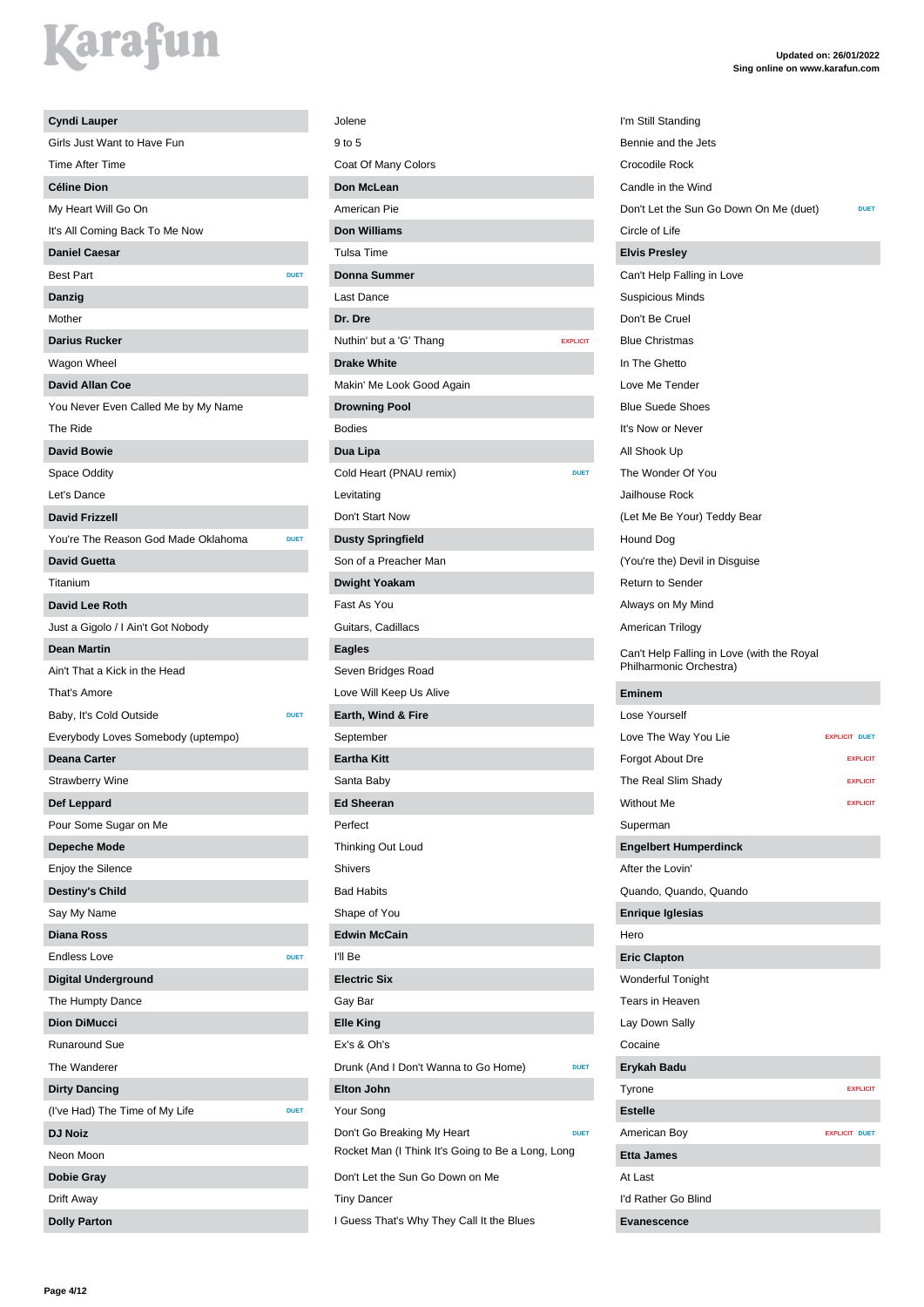| Bring Me to Life                                                      | <b>DUET</b>     |
|-----------------------------------------------------------------------|-----------------|
| My Immortal                                                           |                 |
| Eve <sub>6</sub>                                                      |                 |
| Inside Out                                                            |                 |
| <b>Extreme</b>                                                        |                 |
| More Than Words                                                       |                 |
| <b>Fall Out Boy</b>                                                   |                 |
| Sugar, We're Goin Down                                                |                 |
| <b>Fats Domino</b>                                                    |                 |
| <b>Blueberry Hill</b>                                                 |                 |
| Fergie                                                                |                 |
| Fergalicious                                                          | <b>EXPLICIT</b> |
| <b>Fiona Apple</b>                                                    |                 |
| Criminal                                                              |                 |
| <b>Fleetwood Mac</b>                                                  |                 |
| Dreams                                                                |                 |
| Landslide                                                             |                 |
| Gold Dust Woman                                                       |                 |
| The Chain                                                             |                 |
| Rhiannon                                                              |                 |
| Footloose (1984 film)                                                 |                 |
| Hurts So Good                                                         |                 |
| Footloose                                                             |                 |
| Holding Out for a Hero                                                |                 |
| Foreigner                                                             |                 |
| I Want To Know What Love Is                                           |                 |
| <b>Fountains of Wayne</b>                                             |                 |
| Stacy's Mom                                                           |                 |
| <b>Frank Sinatra</b>                                                  |                 |
| My Way                                                                |                 |
| Fly Me to the Moon                                                    |                 |
| New York, New York                                                    |                 |
| That's Life                                                           |                 |
| The Way You Look Tonight                                              |                 |
| Summer Wind (Solo)                                                    |                 |
| Come Fly with Me                                                      |                 |
|                                                                       |                 |
| I've Got You Under My Skin                                            |                 |
| Strangers in the Night<br><b>Frankie Valli &amp; The Four Seasons</b> |                 |
| Can't Take My Eyes Off You                                            |                 |
| December, 1963 (Oh, What a Night)                                     |                 |
|                                                                       |                 |
| <b>Freddy Fender</b>                                                  |                 |
| Wasted Days and Wasted Nights                                         |                 |
| Before the Next Teardrop Falls                                        |                 |
| Frozen                                                                |                 |
| Let It Go                                                             |                 |
| Love Is an Open Door                                                  | <b>DUET</b>     |
| Do You Want to Build a Snowman                                        | <b>DUET</b>     |
| Frozen 2                                                              |                 |
| Into the Unknown                                                      |                 |
| <b>Gabby Barrett</b>                                                  |                 |

The Good Ones **Garth Brooks** Friends in Low Places The Dance The Thunder Rolls If Tomorrow Never Comes To Make You Feel My Love Rodeo Much Too Young (To Feel This Damn Old) The River Ain't Going Down ('Til the Sun Comes Up) Callin' Baton Rouge **Gayle** Abcdefu **EXPLICIT George Ezra** Budapest **George Jones** He Stopped Loving Her Today Grand Tour Who's Gonna Fill Their Shoes **George Michael** Careless Whisper Faith **George Strait** Amarillo by Morning The Chair All My Ex's Live in Texas The Fireman I Cross My Heart Troubadour The Cowboy Rides Away You Look So Good In Love Check Yes Or No I Can Still Make Cheyenne When Did You Stop Loving Me **George Thorogood** Bad To The Bone **Ginuwine** Pony **Gladys Knight & The Pips** Midnight Train to Georgia **Glen Campbell** Rhinestone Cowboy Gentle On My Mind **Gloria Gaynor** I Will Survive **Gnarls Barkley** Crazy **Goo Goo Dolls** Iris

**Gordon Lightfoot**

#### **Updated on: 26/01/2022 Sing online on www.karafun.com**

If You Could Read My Mind Sundown **Gorillaz** Clint Eastwood **EXPLICIT Gotye** Somebody That I Used to Know **DUET Grease (film)** You're the One That I Want Hopelessly Devoted to You The Grease Mega-Mix **EXPLICIT Green Day** Basket Case **Boulevard Of Broken Dreams EXPLICIT** Time Of Your Life (Good Riddance) **Gretchen Wilson** Redneck Woman Here for the Party **Guns N' Roses** Sweet Child o' Mine **Patience** EXPLICIT Knockin' on Heaven's Door **Hall & Oates** Sara Smile **Hamilton** You'll be Back **Hank Williams, Jr.** Family Tradition Whiskey Bent and Hell Bound A Country Boy Can Survive Dinosaur **Hank Williams, Sr.** Your Cheatin' Heart Hey, Good Lookin' I'm So Lonesome I Could Cry **Hannah Montana** The Climb **Happy Birthday Songs** Happy Birthday **Harry Chapin** Cat's In The Cradle **Harry Styles** Watermelon Sugar **Harvey Danger** Flagpole Sitta **Heart (band)** Alone **Hercules (1997 film)** I Won't Say (I'm in Love) (Movie Version) Go the Distance **Hermes House Band**

Country Roads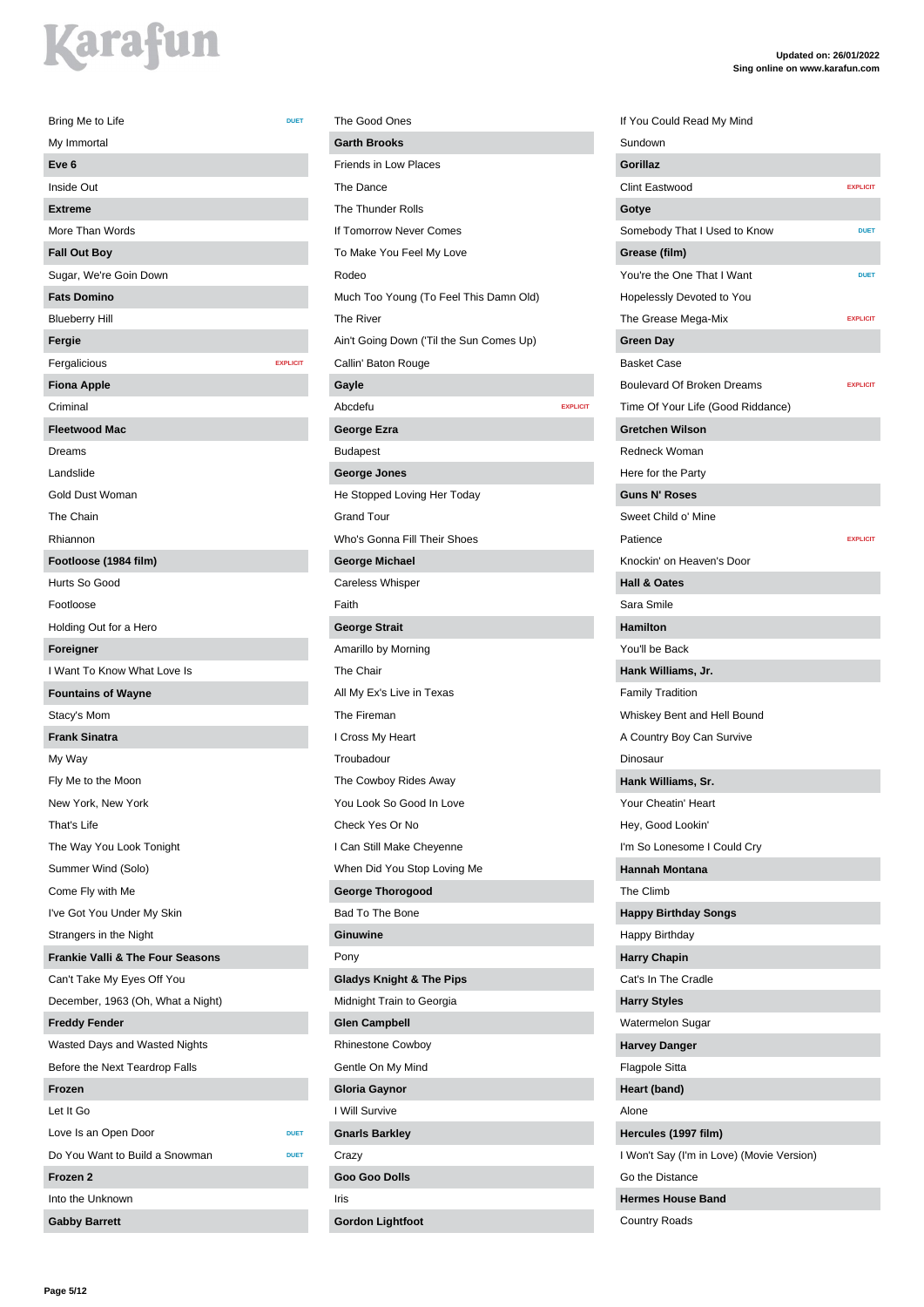| <b>High School Musical</b>            |                 |
|---------------------------------------|-----------------|
| <b>Breaking Free</b>                  | <b>DUET</b>     |
| <b>Hinder</b>                         |                 |
| Lips of an Angel                      |                 |
| Hoobastank                            |                 |
| The Reason                            |                 |
| <b>Hootie &amp; the Blowfish</b>      |                 |
| Let Her Cry                           |                 |
| Hozier                                |                 |
| Take Me to Church                     |                 |
| <b>Huey Lewis &amp; The News</b>      |                 |
| Cruisin'                              | <b>DUET</b>     |
| <b>Ice Cube</b>                       |                 |
| It Was a Good Day                     | <b>EXPLICIT</b> |
| <b>Imagine Dragons</b>                |                 |
| <b>Believer</b>                       |                 |
| Radioactive                           |                 |
| <b>Incubus</b>                        |                 |
| Drive                                 |                 |
| <b>James Taylor</b>                   |                 |
| Fire and Rain                         |                 |
| You've Got a Friend                   |                 |
| Jamey Johnson                         |                 |
| In Color                              |                 |
| High Cost Of Living                   |                 |
| Janis Joplin                          |                 |
| Me and Bobby McGee                    |                 |
| <b>Jason Aldean</b>                   |                 |
| If I Didn't Love You                  | <b>DUET</b>     |
| Dirt Road Anthem                      |                 |
| <b>Jason Mraz</b>                     |                 |
| I'm Yours                             |                 |
| Jay-Z                                 |                 |
| <b>Empire State of Mind</b>           | <b>DUET</b>     |
| Jeannie C. Riley                      |                 |
| Harper Valley P.T.A.                  |                 |
| Jefferson Airplane                    |                 |
| <b>White Rabbit</b>                   |                 |
| <b>Jelly Roll</b>                     |                 |
| Save Me                               |                 |
| Jerry Lee Lewis                       |                 |
| <b>Great Balls of Fire</b>            |                 |
| Jim Croce                             |                 |
| Bad, Bad Leroy Brown                  |                 |
| I'll Have to Say I Love You in a Song |                 |
| <b>Jim Reeves</b>                     |                 |
| He'll Have to Go                      |                 |
| <b>Jimmy Buffett</b>                  |                 |
| Margaritaville                        |                 |
| <b>Jimmy Eat World</b>                |                 |
| The Middle                            |                 |

#### **Joan Jett** I Love Rock 'N Roll I Hate Myself For Loving You **Joe Cocker** You Are So Beautiful Unchain My Heart **Joe Nichols** Tequila Makes Her Clothes Fall Off **John Anderson** Seminole Wind **John Conlee** Rose Colored Glasses **John Denver** Take Me Home, Country Roads Annie's Song Leaving On A Jet Plane **John Legend** All of Me Ordinary People **John Lennon** Imagine **John Mellencamp** Jack & Diane **John Michael Montgomery** Sold (The Grundy County Auction Incident) Be My Baby Tonight **John Prine In Spite of Ourselves DUE Johnny Cash** Folsom Prison Blues Ring of Fire **Jackson DUET** Hurt Cocaine Blues I Walk the Line (Ghost) Riders in the Sky Sunday Morning Coming Down Boy Named Sue **Johnny Lee** Lookin' For Love **Jon Pardi** Tequila Little Time **Josh Groban** You Raise Me Up **Josh Turner** Your Man Long Black Train Why Don't We Just Dance **José Feliciano** Feliz Navidad

**Journey**

| Don't Stop Believin'              |                 |
|-----------------------------------|-----------------|
| Faithfully                        |                 |
| Open Arms                         |                 |
| Separate Ways (Worlds Apart)      |                 |
| Lights                            |                 |
| Lovin', Touchin', Squeezin'       |                 |
| <b>Julie Roberts</b>              |                 |
| <b>Break Down Here</b>            |                 |
| <b>Justin Bieber</b>              |                 |
| Baby                              |                 |
| Ghost                             |                 |
| Love Yourself                     |                 |
| <b>Kane Brown</b>                 |                 |
| Heaven                            |                 |
| <b>Kanye West</b>                 |                 |
| Gold Digger                       | <b>EXPLICIT</b> |
| <b>Katy Perry</b>                 |                 |
| I Kissed a Girl                   | <b>EXPLICIT</b> |
| Firework                          |                 |
| <b>KC &amp; The Sunshine Band</b> |                 |
| <b>Boogie Shoes</b>               |                 |
| <b>Keith Urban</b>                |                 |
| <b>Blue Ain't Your Color</b>      |                 |
| <b>Keith Whitley</b>              |                 |
| Don't Close Your Eyes             |                 |
| When You Say Nothing At All       |                 |
| <b>Kelly Clarkson</b>             |                 |
| Since U Been Gone                 |                 |
| Kelsea Ballerini                  |                 |
| Hole in the Bottle                |                 |
| <b>Kenny Chesney</b>              |                 |
| You and Tequila                   | <b>DUET</b>     |
| <b>Kenny Rogers</b>               |                 |
| The Gambler                       |                 |
| Lady                              |                 |
| She Believes In Me                |                 |
| Coward of the County              |                 |
| Lucille                           |                 |
| Kenny Wayne Shepherd              |                 |
| Blue on Black                     |                 |
| <b>Kesha</b>                      |                 |
| <b>TiK ToK</b>                    |                 |
| <b>Kid Rock</b>                   |                 |
| Picture                           | <b>DUET</b>     |
| All Summer Long                   |                 |
| Cowboy                            | <b>EXPLICIT</b> |
| <b>Kim Carnes</b>                 |                 |
| <b>Bette Davis Eyes</b>           |                 |
| <b>Kings of Leon</b>              |                 |
| Sex on Fire                       | <b>EXPLICIT</b> |
| Use Somebody                      |                 |
|                                   |                 |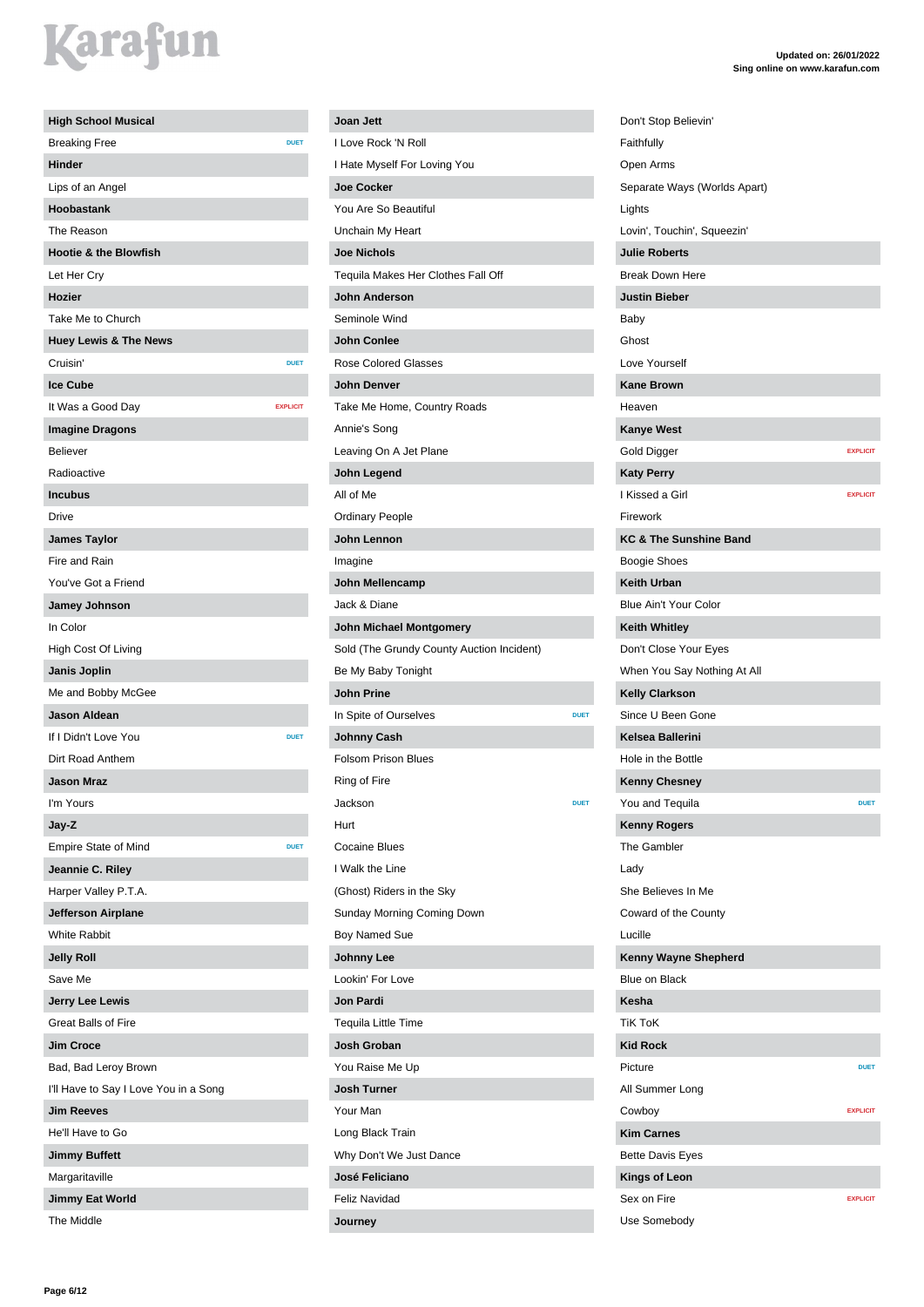### *<u>arafun</u>*

| Kool and the Gang                   |                      |
|-------------------------------------|----------------------|
| Celebration                         |                      |
| <b>KT Tunstall</b>                  |                      |
| Black Horse And The Cherry Tree     |                      |
| Lady A                              |                      |
| Need You Now                        | <b>DUET</b>          |
| <b>Lady Gaga</b>                    |                      |
| <b>Bad Romance</b>                  | <b>EXPLICIT</b>      |
| Yoü and I                           |                      |
| Poker Face                          |                      |
| <b>Million Reasons</b>              |                      |
| <b>Lauren Daigle</b>                |                      |
| You Say                             |                      |
| <b>LeAnn Rimes</b>                  |                      |
| Blue                                |                      |
| <b>Lee Greenwood</b>                |                      |
| God Bless The U.S.A.                |                      |
| Lewis Capaldi                       |                      |
| Someone You Loved                   |                      |
| Before You Go                       |                      |
| Lil Nas X                           |                      |
| Old Town Road (remix)               | <b>EXPLICIT DUET</b> |
| Old Town Road                       |                      |
| Lil' Jon                            |                      |
| <b>Lovers and Friends</b>           | <b>EXPLICIT</b>      |
| <b>Get Low</b>                      |                      |
| <b>Linda Ronstadt</b>               |                      |
| <b>Blue Bayou</b>                   |                      |
| When Will I Be Loved?               |                      |
| <b>Lionel Richie</b>                |                      |
| Hello                               |                      |
| Stuck On You                        |                      |
| All Night Long                      |                      |
| <b>Lisa Loeb &amp; Nine Stories</b> |                      |
| Stay (I Missed You)                 |                      |
| Lit                                 |                      |
| My Own Worst Enemy                  |                      |
| <b>Lita Ford</b>                    |                      |
| Close My Eyes Forever               | <b>DUET</b>          |
| <b>Little Big Town</b>              |                      |
| <b>Girl Crush</b>                   |                      |
| Pontoon                             |                      |
| Wine, Beer, Whiskey                 |                      |
| <b>Boondocks</b>                    |                      |
| Little Shop of Horrors (film)       |                      |
| Suddenly, Seymour                   | <b>DUET</b>          |
| Live                                |                      |
| <b>Lightning Crashes</b>            |                      |
| Lizzo                               |                      |
| <b>Truth Hurts</b>                  | <b>EXPLICIT</b>      |
| Lonestar                            |                      |

#### Amazed **Looking Glass** Brandy (You're A Fine Girl) **Lorde** Royals **Loretta Lynn** Coal Miner's Daughter You Ain't Woman Enough (To Take My Man) **Los Lobos** La Bamba **Lou Bega** Mambo No. 5 **Lou Rawls** You'll Never Find Another Love Like Mine **Louis Armstrong** What a Wonderful World **Luis Fonsi** Despacito **Despacito DESPACITO Luke Bryan** Drink a Beer Country Girl (Shake It For Me) **Luke Combs** Beautiful Crazy Beer Never Broke My Heart When It Rains It Pours Better Together **Lynn Anderson** Rose Garden **Lynyrd Skynyrd** Simple Man Sweet Home Alabama Gimme Three Steps The Ballad of Curtis Loew Call Me the Breeze **Madonna** Like a Virgin **Marc Cohn** Walking In Memphis **Marcy Playground** Sex And Candy **Maren Morris** My Church **Mariah Carey** All I Want for Christmas Is You **Mario** Let Me Love You **Maroon 5** She Will Be Loved This Love Memories

Sunday Morning

**Martina McBride** A Broken Wing **Marty Robbins** El Paso **Marvin Gaye Ain't No Mountain High Enough Mary Chapin Carpenter** I Feel Lucky **Mary J. Blige** I'm Goin' Down **Matchbox Twenty** Unwell **Meat Loaf** Two Out of Three Ain't Bad Paradise by the Dashboard Light **DUET** I'd Do Anything for Love (But I Won't Do That) Bat Out of Hell You Took the Words Right Out of My Mouth **Meghan Trainor** Like I'm Gonna Lose You **DUET** Dear Future Husband All About That Bass **EXPLICIT Melissa Etheridge** I'm The Only One **Meredith Brooks Merle Haggard** Mama Tried Silver Wings Today I Started Loving You Again Okie From Muskogee Big City Sing Me Back Home **Metallica** Enter Sandman Nothing Else Matters **EXPLICIT Michael Bublé** Feeling Good Home Save the Last Dance for Me **Michael Jackson** Billie Jean Beat It Man in the Mirror **Midland** Drinkin' Problem **Miley Cyrus**

3AM

Bitch

Sway

Party In The U.S.A. Wrecking Ball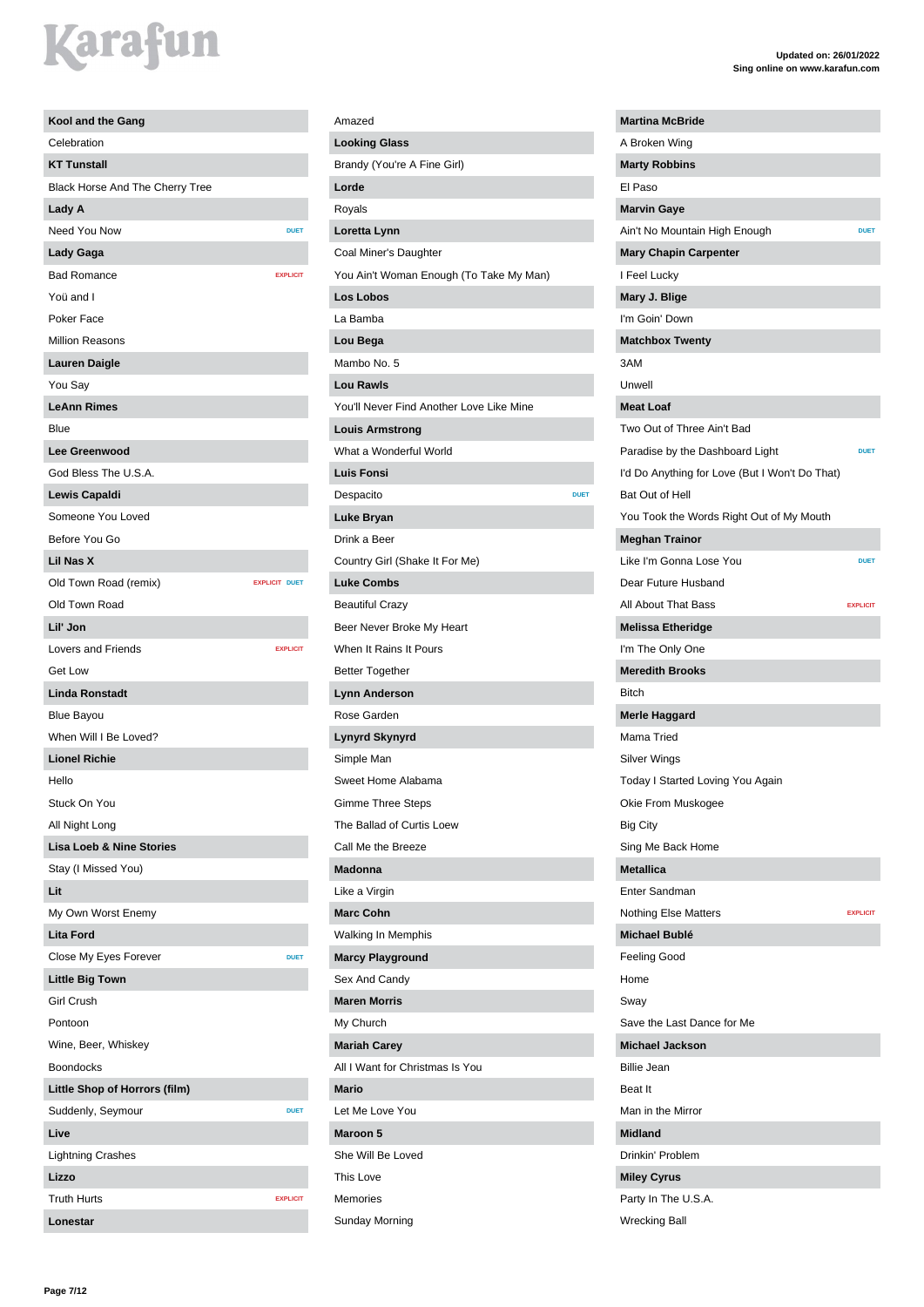| Jolene                                           |
|--------------------------------------------------|
| <b>Miranda Lambert</b>                           |
| Mama's Broken Heart                              |
| Gunpowder & Lead                                 |
| Kerosene                                         |
| <b>Tequila Does</b>                              |
| The House That Built Me                          |
| Tin Man                                          |
| Bluebird                                         |
| <b>White Liar</b>                                |
| Somethin' Bad<br><b>DUET</b>                     |
| If I Was a Cowboy                                |
| <b>Moana</b>                                     |
| How Far I'll Go (Auli'i Cravalho)                |
| You're Welcome                                   |
| <b>Modern English</b>                            |
| I Melt With You                                  |
| <b>Montell Jordan</b>                            |
| This Is How We Do It                             |
| <b>Morgan Wallen</b>                             |
| Cover Me Up                                      |
| <b>Whiskey Glasses</b>                           |
| Sand in My Boots                                 |
| Wasted on You                                    |
| Moulin Rouge! (2001 film)                        |
| Lady Marmalade                                   |
| <b>Mulan</b>                                     |
| I'll Make a Man Out of You                       |
| <b>My Chemical Romance</b>                       |
| Welcome to the Black Parade                      |
| Måneskin                                         |
| Beggin'                                          |
| Mötley Crüe                                      |
| Home Sweet Home                                  |
| <b>Nancy Sinatra</b>                             |
| These Boots Are Made for Walkin'                 |
| <b>Nat King Cole</b>                             |
| $L$ -O-V-E                                       |
| Unforgettable                                    |
| Natalie Imbruglia                                |
| Torn                                             |
| Natasha Bedingfield                              |
| Unwritten                                        |
| <b>Nathaniel Rateliff &amp; The Night Sweats</b> |
| S.O.B.<br><b>EXPLICIT</b>                        |
| <b>Neil Diamond</b>                              |
| <b>Sweet Caroline</b>                            |
| Forever in Blue Jeans                            |
| Cracklin' Rosie                                  |
| Love on the Rocks                                |
| I Am I Said                                      |

| You Don't Bring Me Flowers       | <b>DUET</b>          |
|----------------------------------|----------------------|
| Hello Again                      |                      |
| Song Sung Blue                   |                      |
| <b>Nelly Furtado</b>             |                      |
| Promiscuous                      |                      |
| <b>Nickelback</b>                |                      |
| Rockstar                         |                      |
| How You Remind Me                |                      |
| Nicki Minaj                      |                      |
| <b>Super Bass</b>                | <b>EXPLICIT</b>      |
| <b>Nirvana</b>                   |                      |
| Smells Like Teen Spirit          |                      |
| Come As You Are                  |                      |
| <b>Nitty Gritty Dirt Band</b>    |                      |
| Fishin' in the Dark              |                      |
| <b>No Doubt</b>                  |                      |
| Don't Speak                      |                      |
| Just A Girl                      |                      |
| <b>Norah Jones</b>               |                      |
| Don't Know Why                   |                      |
| <b>NSYNC</b>                     |                      |
| Bye, Bye, Bye                    |                      |
| Oasis                            |                      |
| Wonderwall                       |                      |
| <b>Old Crow Medicine Show</b>    |                      |
| Wagon Wheel                      |                      |
| <b>Old Dominion</b>              |                      |
| I Was on a Boat That Day         |                      |
| One Man Band                     |                      |
| Olivia Rodrigo                   |                      |
| Good 4 U                         | <b>EXPLICIT</b>      |
| Drivers License                  | <b>EXPLICIT</b>      |
| Traitor                          |                      |
| <b>One Direction</b>             |                      |
| <b>What Makes You Beautiful</b>  |                      |
| <b>Otis Redding</b>              |                      |
| (Sittin' on) The Dock of the Bay |                      |
| <b>OutKast</b>                   |                      |
| Hey Ya!                          | <b>EXPLICIT</b>      |
| Roses                            | <b>EXPLICIT DUET</b> |
| Ozzy Osbourne                    |                      |
| Crazy Train                      |                      |
| <b>Panic! At the Disco</b>       |                      |
| I Write Sins Not Tragedies       | <b>EXPLICIT</b>      |
| <b>Paramore</b>                  |                      |
| <b>Misery Business</b>           |                      |
| Passenger                        |                      |
| Let Her Go                       |                      |
| <b>Pat Benatar</b>               |                      |
| Hit Me With Your Best Shot       |                      |
| Heartbreaker                     |                      |

| We Belong                                 |                 |
|-------------------------------------------|-----------------|
| <b>Patsy Cline</b>                        |                 |
| Crazy                                     |                 |
| Walkin' after Midnight (1961)             |                 |
| I Fall To Pieces                          |                 |
| She's Got You                             |                 |
| <b>Sweet Dreams</b>                       |                 |
| Walkin' after Midnight (1959)             |                 |
| Your Cheatin' Heart                       |                 |
| <b>Paul Anka</b>                          |                 |
| Put Your Head on My Shoulder              |                 |
| <b>Pearl Jam</b>                          |                 |
| Last Kiss                                 |                 |
| Peggy Lee                                 |                 |
| Fever                                     |                 |
|                                           |                 |
| <b>Pharrell Williams</b>                  |                 |
| Happy                                     |                 |
| <b>Phil Collins</b>                       |                 |
| In the Air Tonight                        |                 |
| Against All Odds (Take a Look at Me Now)  |                 |
| Pink                                      |                 |
| Just Give Me a Reason                     | <b>DUET</b>     |
| Pinkfong                                  |                 |
| Baby Shark                                |                 |
| <b>Pistol Annies</b>                      |                 |
| Hell On Heels                             |                 |
| I Feel a Sin Comin' on                    |                 |
| <b>Pitch Perfect</b>                      |                 |
| Cups (You're Gonna Miss Me When I'm Gone) |                 |
| <b>Plain White T's</b>                    |                 |
| <b>Hey There Delilah</b>                  |                 |
| Poison                                    |                 |
| Every Rose Has Its Thorn                  |                 |
| Talk Dirty To Me                          |                 |
| <b>Post Malone</b>                        |                 |
| Sunflower                                 | <b>DUET</b>     |
| <b>Puddle of Mudd</b>                     |                 |
| She Hates Me                              | <b>EXPLICIT</b> |
| <b>Pure Prairie League</b>                |                 |
| Amie                                      |                 |
| Queen                                     |                 |
| Bohemian Rhapsody                         |                 |
| Crazy Little Thing Called Love            |                 |
| Don't Stop Me Now                         |                 |
|                                           |                 |
| Somebody to Love                          |                 |
| <b>Fat Bottomed Girls</b>                 |                 |
| <b>Under Pressure</b>                     | <b>DUET</b>     |
| I Want to Break Free                      |                 |
| We Will Rock You                          |                 |
| We Are The Champions                      |                 |
| R. Kelly                                  |                 |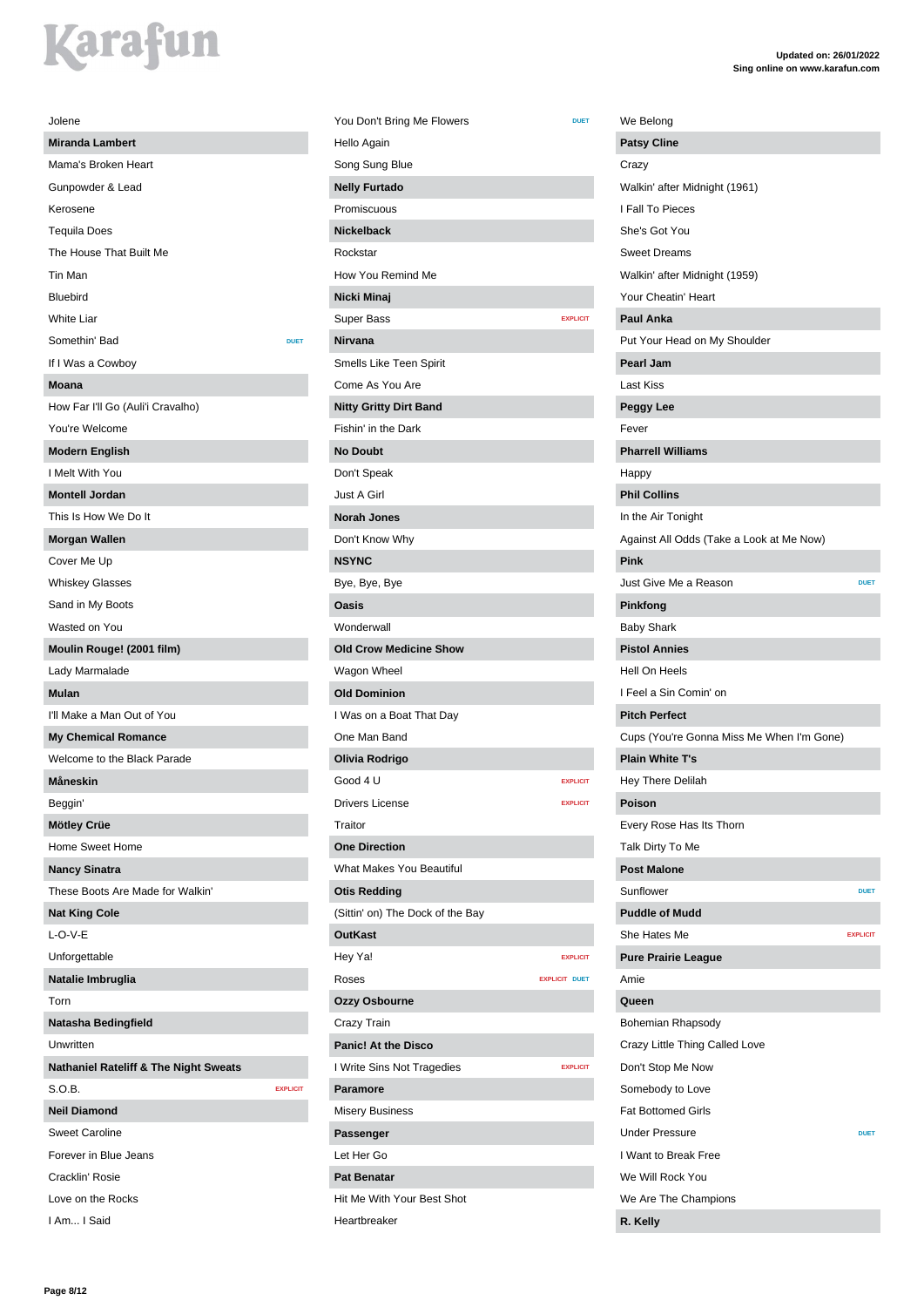| Ignition (Remix)                         |                 |
|------------------------------------------|-----------------|
| R.E.M.                                   |                 |
| Losing My Religion                       |                 |
| Radiohead                                |                 |
| Creep                                    | <b>EXPLICIT</b> |
| Creep (acoustic)                         |                 |
| <b>Randy Travis</b>                      |                 |
| Forever and Ever, Amen                   |                 |
| <b>Three Wooden Crosses</b>              |                 |
| I Told You So                            |                 |
| Deeper Than the Holler                   |                 |
| Diggin' Up Bones                         |                 |
| <b>Rascal Flatts</b>                     |                 |
| <b>Bless The Broken Road</b>             |                 |
| <b>Ray Charles</b>                       |                 |
| Georgia on My Mind                       |                 |
| Hit the Road Jack                        |                 |
| <b>Ray Price</b>                         |                 |
| For the Good Times                       |                 |
| <b>Reba McEntire</b>                     |                 |
| Fancy                                    |                 |
| Does He Love You                         | <b>DUET</b>     |
| The Night the Lights Went Out in Georgia |                 |
| Why Haven't I Heard From You             |                 |
| <b>Red Hot Chili Peppers</b>             |                 |
| Under the Bridge                         |                 |
| Otherside                                |                 |
| Californication                          |                 |
|                                          |                 |
| <b>Redbone</b>                           |                 |
| Come and Get Your Love                   |                 |
| Rehab                                    |                 |
| Bartender Song (Sittin' at a Bar)        |                 |
| <b>Rick Astley</b>                       |                 |
| Never Gonna Give You Up                  |                 |
| <b>Rick Springfield</b>                  |                 |
| Jessie's Girl                            |                 |
| Rihanna                                  |                 |
| Love on the Brain                        | <b>EXPLICIT</b> |
| Umbrella                                 |                 |
| Take a Bow                               |                 |
| Diamonds                                 |                 |
| <b>Rob Zombie</b>                        |                 |
| Dragula                                  |                 |
| <b>Robbie Williams</b>                   |                 |
| Angels                                   |                 |
| <b>Roberta Flack</b>                     |                 |
| Killing Me Softly With His Song          |                 |
| <b>Rod Stewart</b>                       |                 |
| Maggie May                               |                 |
| <b>Roger Miller</b>                      |                 |
| King of the Road                         |                 |

#### **Ronnie Milsap** Lost in the Fifties Tonight (In the Still of the Night) **Roy Orbison** Oh, Pretty Woman **Rufus Wainwright** Hallelujah **Rupert Holmes** Escape (The Piña Colada Song) **Ruth B.** Lost Boy **Salt' N' Pepa** Shoop **Sam Cooke** A Change Is Gonna Come **Bring It on Home to Me DUET Sam Smith** I'm Not The Only One Stay With Me **Sammi Smith** Help Me Make It Through the Night **Santana** Smooth **Sara Bareilles** She Used To Be Mine **Sara Evans** Suds in the Bucket **Sarah McLachlan** Kiss From a Rose **Seether Broken DUETER Selena** Como la flor Bidi bidi bom bom **Semisonic** Closing Time **Seven Mary Three** Cumbersome **Shaggy** It Wasn't Me **Shakira** Hips Don't Lie **DUET Shania Twain** Man! I Feel Like A Woman! Any Man of Mine Whose Bed Have Your Boots Been Under?

Angel **Seal**

Angel

You're Still The One Honey I'm Home

That Don't Impress Me Much

**Updated on: 26/01/2022 Sing online on www.karafun.com**

| <b>Sheryl Crow</b>              |                 |
|---------------------------------|-----------------|
| If It Makes You Happy           |                 |
| Shinedown                       |                 |
| Simple Man                      |                 |
| Sia                             |                 |
| Chandelier                      |                 |
| <b>Silk Sonic</b>               |                 |
| Leave the Door Open             | <b>DUET</b>     |
| Smokin Out the Window           | <b>EXPLICIT</b> |
| <b>Simple Minds</b>             |                 |
| Don't You (Forget About Me)     |                 |
| Sir Mix-a-Lot                   |                 |
| Baby Got Back                   | <b>EXPLICIT</b> |
| <b>Sixpence None the Richer</b> |                 |
| Kiss Me                         |                 |
| <b>Smash Mouth</b>              |                 |
| All Star                        |                 |
| <b>Snoop Dogg</b>               |                 |
| Gin And Juice                   |                 |
| <b>Snow Patrol</b>              |                 |
| Chasing Cars                    |                 |
| <b>Soft Cell</b>                |                 |
| <b>Tainted Love</b>             |                 |
| <b>Soggy Bottom Boys</b>        |                 |
| I Am a Man of Constant Sorrow   |                 |
| <b>Solomon Burke</b>            |                 |
| Cry to Me                       |                 |
| Sonny & Cher                    |                 |
| I Got You Babe                  | <b>DUET</b>     |
| Soundgarden                     |                 |
| <b>Black Hole Sun</b>           |                 |
| <b>Spice Girls</b>              |                 |
| Wannabe                         |                 |
| <b>Staind</b>                   |                 |
| It's Been Awhile                | <b>EXPLICIT</b> |
| <b>Stealers Wheel</b>           |                 |
| Stuck in the Middle with You    |                 |
| <b>Steppenwolf</b>              |                 |
| Born to Be Wild                 |                 |
| <b>Steve Earle</b>              |                 |
| Copperhead Road                 |                 |
| <b>Steve Miller Band</b>        |                 |
| The Joker                       |                 |
| <b>Stevie Nicks</b>             |                 |
| Leather And Lace                | <b>DUET</b>     |
| Stop Draggin' My Heart Around   | <b>DUET</b>     |
| Edge Of Seventeen               |                 |
| <b>Stevie Ray Vaughan</b>       |                 |
| Pride and Joy                   |                 |
| <b>Stevie Wonder</b>            |                 |
|                                 |                 |

Superstition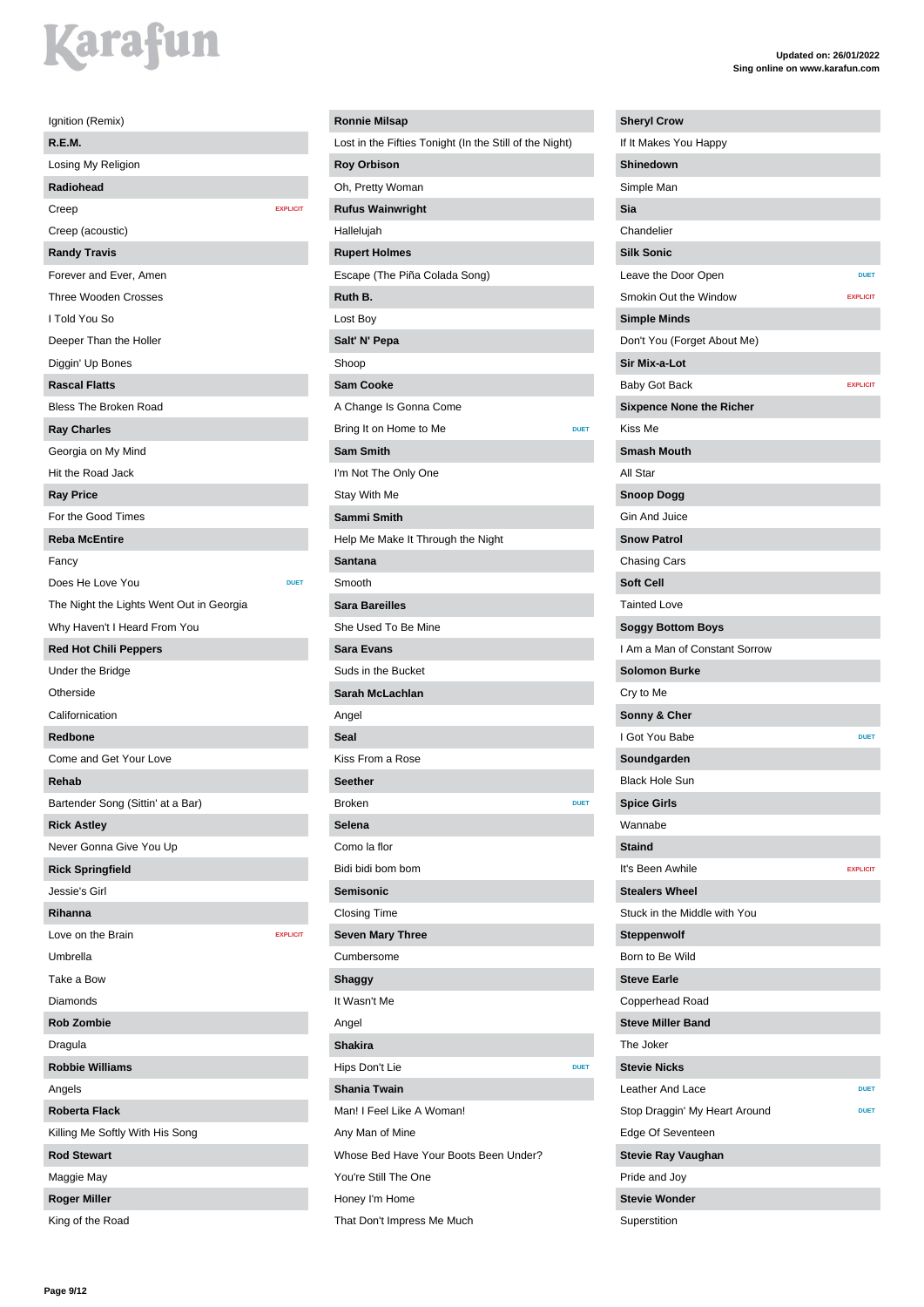| I Just Called to Say I Love You   |                      |
|-----------------------------------|----------------------|
| <b>Stone Temple Pilots</b>        |                      |
| Plush                             |                      |
| Interstate Love Song              |                      |
| <b>Styx</b>                       |                      |
| Come Sail Away                    |                      |
| <b>Sublime</b>                    |                      |
| Santeria                          |                      |
| What I Got                        | <b>EXPLICIT</b>      |
| <b>Badfish</b>                    |                      |
| Sugarland                         |                      |
| Stay                              |                      |
| <b>Survivor</b>                   |                      |
| Eye of the Tiger                  |                      |
| <b>SWV</b>                        |                      |
| Weak                              |                      |
| Sylvia                            |                      |
| Nobody                            |                      |
| <b>T-Pain</b>                     |                      |
| Buy U A Drank (Shawty Snappin)    |                      |
| <b>Tammy Wynette</b>              |                      |
| Stand By Your Man                 |                      |
| <b>Tangled</b>                    |                      |
| I See the Light                   | <b>DUET</b>          |
| <b>Tanya Tucker</b>               |                      |
| Delta Dawn                        |                      |
| Two Sparrows in a Hurricane       |                      |
| <b>Taylor Swift</b>               |                      |
| Love Story                        |                      |
| You Belong With Me                |                      |
| Shake It Off                      |                      |
| <b>Blank Space</b>                |                      |
| Our Song                          |                      |
| All Too Well                      |                      |
| <b>Tears for Fears</b>            |                      |
| Everybody Wants to Rule the World |                      |
| <b>Tenacious D</b>                |                      |
| <b>Fuck Her Gently</b>            | <b>EXPLICIT</b>      |
| Tribute                           | <b>EXPLICIT</b>      |
| <b>Tevin Campbell</b>             |                      |
| Can We Talk?                      |                      |
| <b>The Animals</b>                |                      |
| House of the Rising Sun           |                      |
| <b>The Anxiety</b>                |                      |
| Meet Me at Our Spot               | <b>EXPLICIT DUET</b> |
| The B-52's                        |                      |
| Love Shack                        | <b>DUET</b>          |
| <b>The Band</b>                   |                      |
| The Weight                        |                      |
| <b>The Band of Heathens</b>       |                      |
| Hurricane                         |                      |
|                                   |                      |

| <b>The Band Perry</b>                         |
|-----------------------------------------------|
| Better Dig Two                                |
| <b>The Beatles</b>                            |
| Let It Be                                     |
| Come Together                                 |
| Yesterday                                     |
| Hey Jude                                      |
| <b>Twist and Shout</b>                        |
| Here Comes the Sun                            |
| I Saw Her Standing There                      |
| Oh! Darling                                   |
| Something                                     |
| Get Back                                      |
| Don't Let Me Down                             |
| <b>The Bellamy Brothers</b>                   |
| Let Your Love Flow                            |
| The Big Bopper                                |
| <b>Chantilly Lace</b>                         |
| <b>The Black Crowes</b>                       |
| She Talks to Angels                           |
| Hard to Handle                                |
| <b>The Blues Brothers</b>                     |
| Sweet Home Chicago                            |
| The Bodyguard                                 |
| I Will Always Love You                        |
| I Have Nothing                                |
| <b>The Carpenters</b>                         |
| (They Long to Be) Close to You                |
| Top of the World                              |
| <b>The Chainsmokers</b>                       |
| Closer<br><b>DUET</b>                         |
| <b>The Champs</b>                             |
| Tequila                                       |
| <b>The Charlie Daniels Band</b>               |
| Devil Went Down to Georgia<br><b>EXPLICIT</b> |
| Long Haired Country Boy                       |
| <b>The Chicks</b>                             |
| Goodbye Earl                                  |
| Cowboy Take Me Away                           |
| Landslide                                     |
| Wide Open Spaces                              |
| <b>Travelin' Soldier</b>                      |
| <b>The Commitments</b>                        |
| <b>Mustang Sally</b>                          |
| <b>The Commodores</b>                         |
| Easy                                          |
| <b>Brick House</b>                            |
| <b>The Cranberries</b>                        |
| Zombie                                        |
| <b>The Darkness</b>                           |

I Believe In A Thing Called Love

| <b>The Divinyls</b>                       |             |
|-------------------------------------------|-------------|
| I Touch Myself                            |             |
| <b>The Doors</b>                          |             |
| People Are Strange                        |             |
| <b>Roadhouse Blues</b>                    |             |
| <b>The Drifters</b>                       |             |
| Under the Boardwalk                       |             |
| <b>The Everly Brothers</b>                |             |
| All I Have to Do Is Dream                 |             |
| Bye Bye Love                              |             |
| <b>The Foundations</b>                    |             |
| <b>Build Me Up Buttercup</b>              |             |
| The Fray                                  |             |
| How to Save a Life                        |             |
| <b>The Fugees</b>                         |             |
| Killing Me Softly                         |             |
| <b>The Georgia Satellites</b>             |             |
| Keep Your Hands To Yourself               |             |
| <b>The Greatest Showman</b>               |             |
| A Million Dreams                          |             |
| Never Enough                              |             |
| This Is Me                                |             |
| <b>Rewrite the Stars</b>                  | <b>DUET</b> |
| The Highwaymen                            |             |
| Highwayman                                |             |
| The Human League                          |             |
| Don't You Want Me                         | <b>DUET</b> |
| The Jeff Healey Band                      |             |
| Angel Eyes                                |             |
| The Judds                                 |             |
| Grandpa (Tell Me 'Bout The Good Old Days) |             |
| Mama He's Crazv                           |             |
| The Kid Laroi                             |             |
| <b>EXPLICIT DUET</b>                      |             |
| Stay                                      |             |
| <b>The Killers</b>                        |             |
| Mr. Brightside                            |             |
| When You Were Young                       |             |
| The Lion King (1994 film)                 |             |
| Can You Feel the Love Tonight             |             |
| Hakuna Matata                             |             |
| I Just Can't Wait to Be King              |             |
| Circle of Life                            |             |
| The Little Mermaid (1989 film)            |             |
| Part of Your World                        |             |
| Poor Unfortunate Souls                    |             |
| Under the Sea                             |             |
| The Mamas and the Papas                   |             |
| California Dreamin'                       | <b>DUET</b> |
| Dream a Little Dream of Me                |             |
| <b>The Marshall Tucker Band</b>           |             |
| Can't You See                             |             |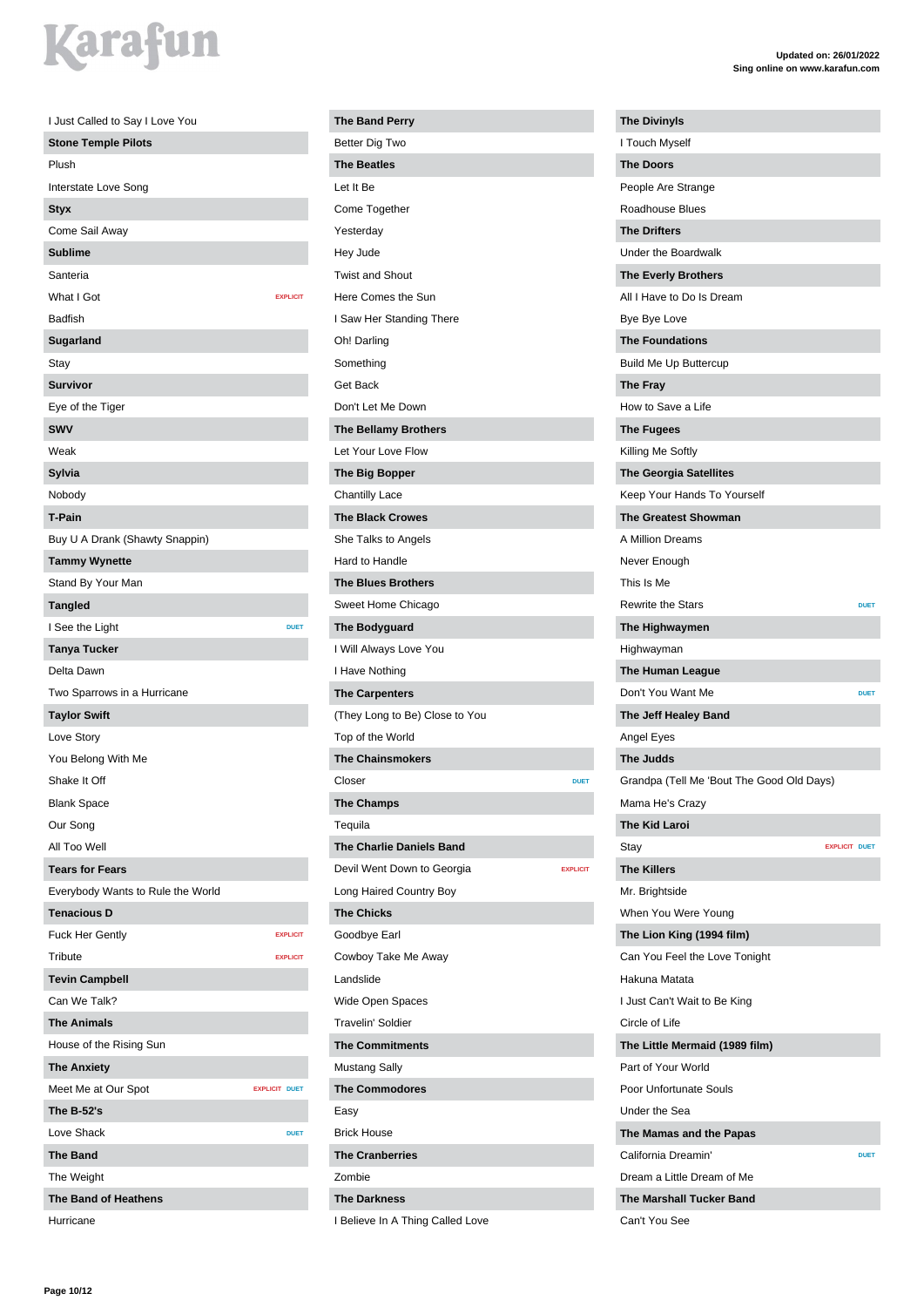| <b>The Monkees</b>                   |  |
|--------------------------------------|--|
| I'm a Believer                       |  |
| Daydream Believer                    |  |
| The Notorious B.I.G.                 |  |
| Juicy<br><b>EXPLICIT</b>             |  |
| <b>The Oak Ridge Boys</b>            |  |
| Elvira                               |  |
| The Phantom of the Opera (musical)   |  |
| The Music of the Night               |  |
| <b>The Platters</b>                  |  |
| Only You (And You Alone)             |  |
| <b>The Pointer Sisters</b>           |  |
| Fire                                 |  |
| <b>The Police</b>                    |  |
| Every Breath You Take                |  |
| <b>The Proclaimers</b>               |  |
| I'm Gonna Be (500 Miles)             |  |
| <b>The Righteous Brothers</b>        |  |
| <b>Unchained Melody</b>              |  |
| You've Lost That Lovin' Feelin'      |  |
| The Rocky Horror Picture Show (film) |  |
| <b>Sweet Transvestite</b>            |  |
| <b>The Rolling Stones</b>            |  |
| Paint It Black                       |  |
| <b>Wild Horses</b>                   |  |
| <b>The Ronettes</b>                  |  |
| Be My Baby                           |  |
| <b>The Searchers</b>                 |  |
| Love Potion No. 9                    |  |
| <b>The Stray Cats</b>                |  |
| <b>Stray Cat Strut</b>               |  |
| The Sugarhill Gang                   |  |
| Rapper's Delight                     |  |
| <b>The Temptations</b>               |  |
| My Girl                              |  |
| <b>The Toadies</b>                   |  |
| Possum Kingdom                       |  |
| <b>The Tokens</b>                    |  |
| The Lion Sleeps Tonight              |  |
| <b>The Violent Femmes</b>            |  |
| <b>Blister In The Sun</b>            |  |
| <b>The Weeknd</b>                    |  |
| <b>Blinding Lights</b>               |  |
| Save Your Tears<br><b>EXPLICIT</b>   |  |
| The Wizard of Oz                     |  |
| Somewhere Over the Rainbow           |  |
| <b>Third Eye Blind</b>               |  |
| Semi-Charmed Life                    |  |
| <b>Three Dog Night</b>               |  |
| Never Been to Spain                  |  |
| <b>Tiffany</b>                       |  |

| I Think We're Alone Now                        |
|------------------------------------------------|
| <b>Tim McGraw</b>                              |
| Don't Take The Girl                            |
| It's Your Love<br><b>DUET</b>                  |
| Live Like You Were Dying                       |
| <b>Tina Turner</b>                             |
| <b>Proud Mary</b><br><b>DUET</b>               |
| What's Love Got to Do with It                  |
| The Best                                       |
| <b>TLC</b>                                     |
| No Scrubs                                      |
| Waterfalls                                     |
| <b>Toby Keith</b>                              |
| I Love This Bar                                |
| Should've Been A Cowboy                        |
| Courtesy Of The Red, White And Blue (The Angry |
| Beer For My Horses<br><b>DUET</b>              |
| As Good as I Once Was                          |
| <b>Tom Jones</b>                               |
| Green Green Grass of Home                      |
| Delilah                                        |
| It's Not Unusual                               |
| <b>Tom Petty</b>                               |
| Mary Jane's Last Dance                         |
| Free Fallin'                                   |
| I Won't Back Down                              |
| American Girl                                  |
| <b>Tommy Tutone</b>                            |
| 867-5309 / Jenny                               |
| Tones and I                                    |
| Dance Monkey                                   |
| <b>Toni Braxton</b>                            |
| Unbreak My Heart                               |
| Tony Orlando & Dawn                            |
| <b>Knock Three Times</b>                       |
| Toto                                           |
| Africa                                         |
| <b>Trace Adkins</b>                            |
| Honky Tonk Badonkadonk                         |
| <b>Tracy Byrd</b>                              |
| The Keeper Of The Stars                        |
| <b>Watermelon Crawl</b>                        |
| <b>Tracy Lawrence</b>                          |
| Paint Me A Birmingham (2003 version)           |
| Train                                          |
| Drops of Jupiter (Tell Me)                     |
| <b>Travis Tritt</b>                            |
| Anymore                                        |
| T-R-O-U-B-L-E                                  |
| Help Me Hold On                                |
| <b>Trey Lewis</b>                              |

#### **Updated on: 26/01/2022 Sing online on www.karafun.com Dicked Down in Dallas EXPLICIT** Golden Girls (Thank You for Being a Friend) The Fresh Prince of Bel Air **Feathered Indians EXPLICIT** Whitehouse Road Nose on the Grindstone **Drift Away DIET** Brown Eyed Girl

**TV Theme**

**Tyler Childers**

Lady May **UB40**

Follow Me **Usher** Nice And Slow U Got It Bad Yeah! **Van Morrison**

**Vance Joy** Riptide

**Warren G** Regulate

**Waylon Jennings**

**Whitney Houston**

I Wanna Dance with Somebody Saving All My Love For You Greatest Love of All **Wicked (musical)**

**Weather Girls** It's Raining Men **Weezer** Say It Ain't So **Wham!** Last Christmas **Wheatus**

**Vanessa Carlton** A Thousand Miles **Vanilla Ice** Ice Ice Baby **Village People** Y.M.C.A. **Walk The Moon** Shut Up And Dance **Walker Hayes** Fancy Like

Fancy Like (feat. Kesha) **DUET** 

Luckenbach, Texas **DUE** 

Teenage Dirtbag **EXPLICIT** 

Red, Red Wine Kingston Town **Uncle Kracker**

**Page 11/12**